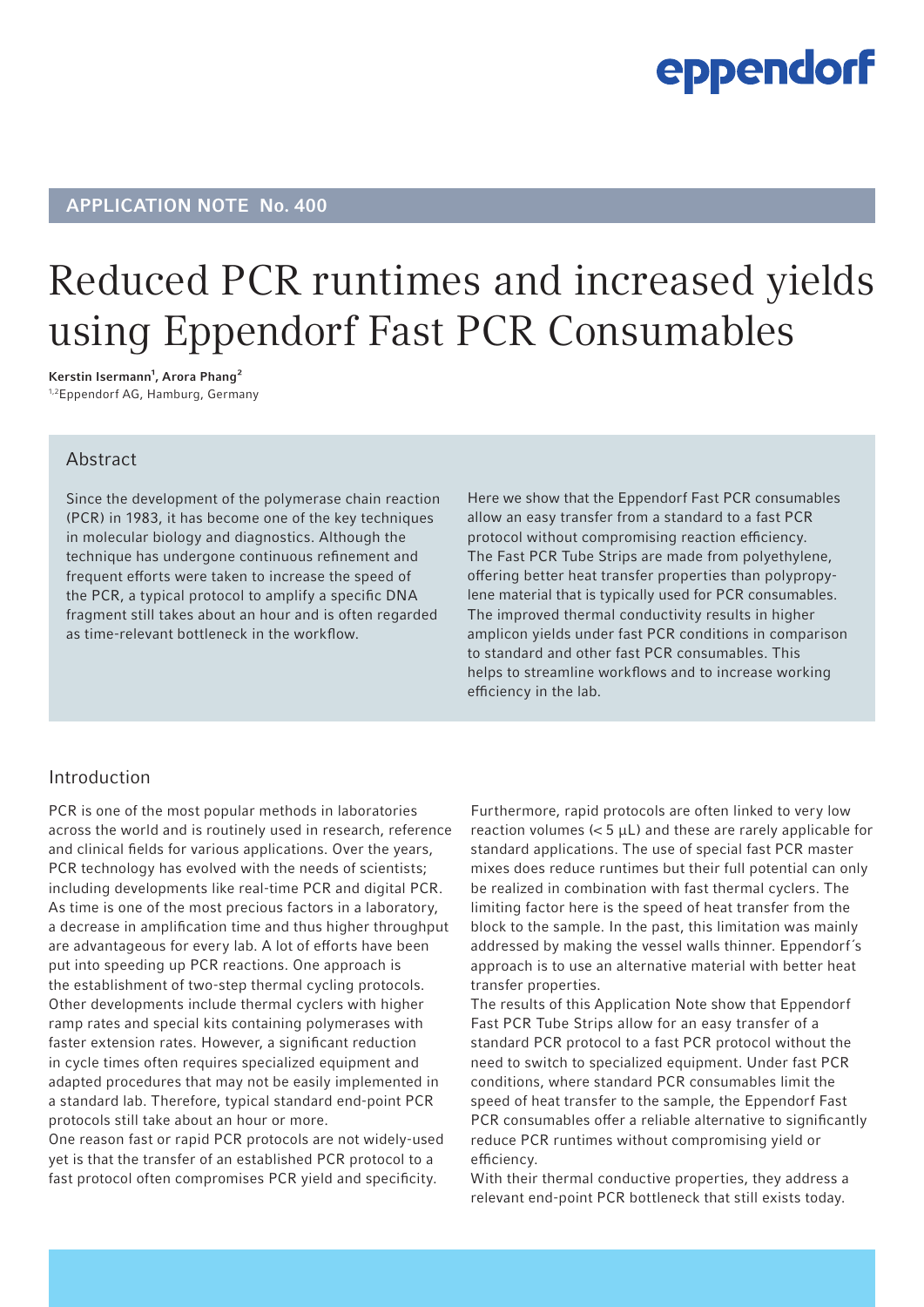### Materials and Methods

All experiments were done on Mastercycler® X50 silver block models (X50s and X50i, Eppendorf) with the following settings:

Lid temperature: 105°C, energy-saving mode on Temperature mode: Fast Block settings: Silver 96

Human Genomic DNA (Roche®) was used as template for the fast PCR protocols with SpeedSTAR™ HS DNA Polymerase (TaKaRa) or the 2x GeneAmp® Fast PCR Master Mix (Applied Biosystems).

PCR reaction master mix for the SpeedSTAR™ HS DNA Polymerase was prepared using 1x Fast Buffer I, 0.2 mM dNTP-Mix, 0.5 µM of each primer, 30 ng of DNA template and 0.25 U of DNA polymerase in a total volume of 10  $\mu$ L. PCR reaction master mix for the GeneAmp® Fast PCR Master Mix (2x) was prepared using 1x Fast PCR Master Mix, 0.2  $\mu$ M of each primer and 20 ng of DNA template in 10 µL total volume.

#### The following primers were used for the amplification of a 536 bp sequence from the human ß-globin fragment:

Forward Primer 5'-GCT CAC TCA GTG TGG CAA AG-3' Reverse Primer 5'-GGT TGG CCA ATC TAC TCC CAG G-3'

#### Cycling conditions:

| SpeedSTAR™<br>protocol | GeneAmp <sup>®</sup><br><b>Fast protocol</b> |
|------------------------|----------------------------------------------|
| 94 °C/60 s             | 96 °C/15 s                                   |
| 96 °C/2 s              | 96 °C/1 s                                    |
| $65^{\circ}$ C/6 s     | 62 °C/16 s                                   |
| 72 °C/60 s             | 72 °C/10 s                                   |
| $10^{\circ}$ C         | $10^{\circ}$ C                               |
|                        |                                              |

#### PCR reactions were carried out in the following consumables:

| Eppendorf                                | <b>Fast PCR Tube Strips</b>                                 |
|------------------------------------------|-------------------------------------------------------------|
| Eppendorf                                | <b>PCR Tube Strips</b>                                      |
| <b>ThermoFisher</b><br><b>Scientific</b> | ABI MicroAmp™ Fast 8-Tube Strip, 0,1 mL                     |
| <b>Bio-Rad</b>                           | 0.2 ml 8-Tube PCR Strips without Caps.<br>low profile       |
| Analytic Jena                            | 8 Well Strip (0.2 ml, Low Profile),<br>transparent with lid |
|                                          |                                                             |

The PCR products were detected via agarose gel electrophoresis using GelRed™ (Biotium) and visualized using the Gel Doc XR+ (Bio-Rad®). The Thermo Scientific GeneRuler 50 bp DNA Ladder was used as marker.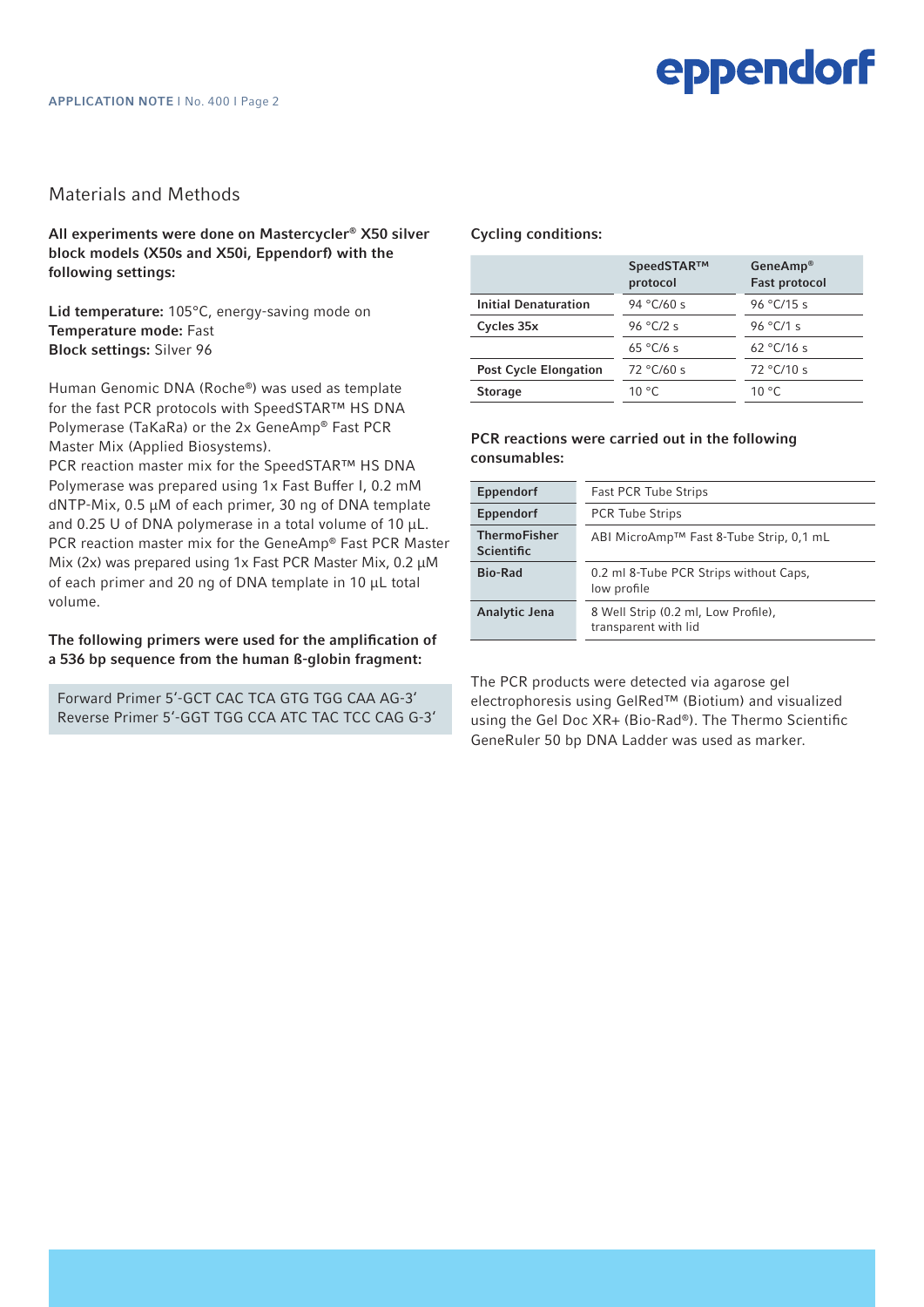# eppendorf

## Results and Discussion

Even though a lot of efforts have been taken to further decrease PCR reaction times, mainstream protocols have not changed in general. Significantly reduced runtimes can be achieved using fast PCR reagents on thermal cyclers with fast ramp rates but standard PCR consumables present a bottleneck. Polypropylene, the standard material for PCR consumables, limits the speed of the heat transfer from the thermal block to the sample even when the tubes are ultrathin walled. This usually leads to lower amplicon yields and accuracy under fast PCR conditions.

The results presented in this Application Note show a successful conversion of a standard to a fast PCR protocol using the Eppendorf Fast PCR Tube Strips made of polyethylene. PCR protocols using two different fast PCR reagents were successfully established on fast silver block thermal cyclers (Mastercycler X50s and X50i). Whilst the



Figure 1: SpeedSTAR™ Protocol

A: Fast PCR Tube Strips B: PCR Tube Stripes C: ABI MicroAmp Fast 8-Tube Strips D: 0.2 mL 8-Tube Strips E: 8 Well Strip (0.2 mL, low profile)

standard PCR protocol generally takes about an hour, the fast PCR protocols were completed in 12 min (SPEEDStar) to 16 min (GeneAmp). This is a reduction of the runtime by more than 70%.

Furthermore, comparison between Eppendorf Fast PCR Tube Strips, standard PCR consumables and other fast PCR consumables showed the superior PCR performance of the Eppendorf Fast PCR polyethylene consumables. A better heat transfer to the sample results in higher amplicon yields under fast PCR conditions.

Eppendorf Fast PCR Tube Strips allows user to easily transfer PCR protocols, thereby significantly reducing runtimes without sacrificing yield and specificity. This offers the chance to increase relative yield as well as sample throughput in every lab where time is a precious commodity.



Figure 2: GeneAmp™ Fast PCR Protocol

A: Fast PCR Tube Strips B: PCR Tube Stripes C: ABI MicroAmp Fast 8-Tube Strips D: 0.2 mL 8-Tube Strips E: 8 Well Strip (0.2 mL, low profile)

## Conclusion

Due to better heat transfer properties of polyethylene, the new Eppendorf Fast PCR Tube Strips allow for an easy conversion of standard PCR protocols to fast cycling protocols. In combination with fast PCR reagents, it is possible to fully exploit the advantage of high ramp rates on fast thermal cyclers such as Mastercycler X50s/X50i and reduce cycling times by more than 70% without tedious optimization. Compared to standard or other fast PCR consumables being used with fast PCR kits, the Eppendorf Fast PCR Tube Strips made from polyethylene showed a better efficiency and higher yields.

This allows users to reduce the time to get PCR results and to enhance sample throughput using thermal blocks and consumables of standard formats, thus without the need for specialized equipment.